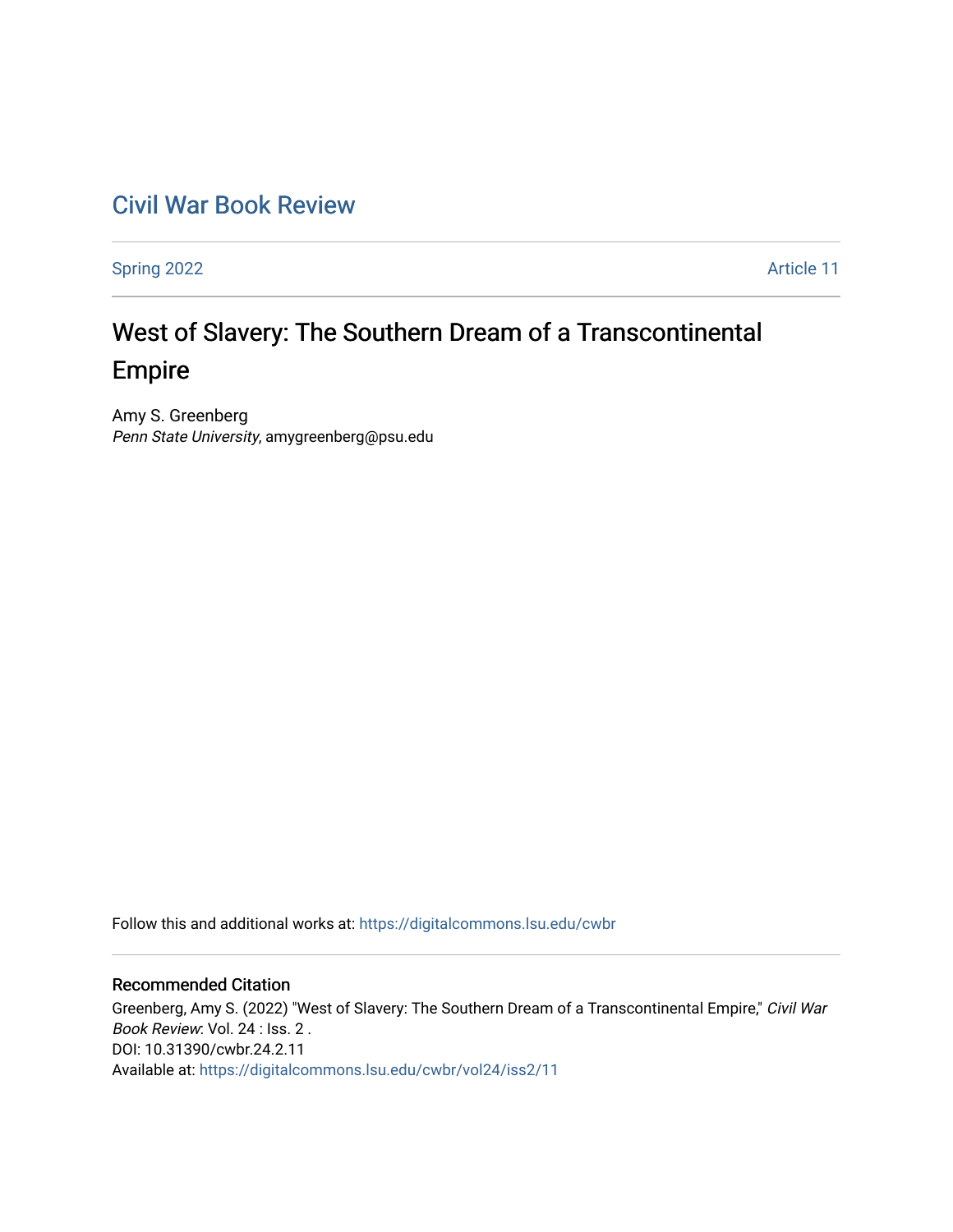## **Review**

### **Greenberg, Amy S.**

#### **Spring 2022**

**Waite, Kevin.** *West of Slavery: The Southern Dream of a Transcontinental Empire.* University of North Carolina Press, 2021. PAPERBACK. \$29.95 ISBN 9781469663197 pp. 372

This marvelous study makes a convincing case for the transcontinental aspirations and reach of southern slaveholders across the long Civil War Era while providing a powerful counternarrative to Western exceptionalism. The first section of the chronological volume argues that pro-slavery Southerners shaped virtually every aspect of western expansion, including efforts in the 1840s to gain a hold in the China trade. The second section uncovers the prevalence of southern beliefs and practices in the far West, while the final section reveals the extent to which those beliefs and practices shaped both the western response to the Civil War and subsequent resistance to federal reconstruction. *West of Slavery* synthesizes some of the most important recent interventions in North American historiography. The Southerners in *West of Slavery* are economically sophisticated actors, overrepresented in U.S. foreign policy in the decades before the Civil War, wise to the connections between chattel slavery and other forms of labor coercion in the U.S. West and knowingly engaged in a three-cornered war in the 1860s. The influence of Matthew Karp, Stacey L. Smith, Andrés Reséndez, Megan Kate Nelson, scholars of the history of capitalism, and earlier generations of scholarship on southern expansionism is evident and acknowledged, but there is nothing derivative about this volume. Topics covered by these authors are newly illuminating when placed in conversation with seemingly unrelated events and phenomena, including slavery in the Church of Latter-Day Saints, Jefferson Davis's camels, the Butterfield Overland Mailroute, and confederate monuments in present-day Los Angeles.

Perhaps the greatest strength of *West of Slavery* is Kevin Waite's ability to restore contingency to the seemingly foregone conclusion that southern ambitions would fail. The author's investigation into the seemingly stolid topic of western infrastructure reveals both the breadth of his vision and skill as a writer. Scholars conversant in the minutia of the seemingly